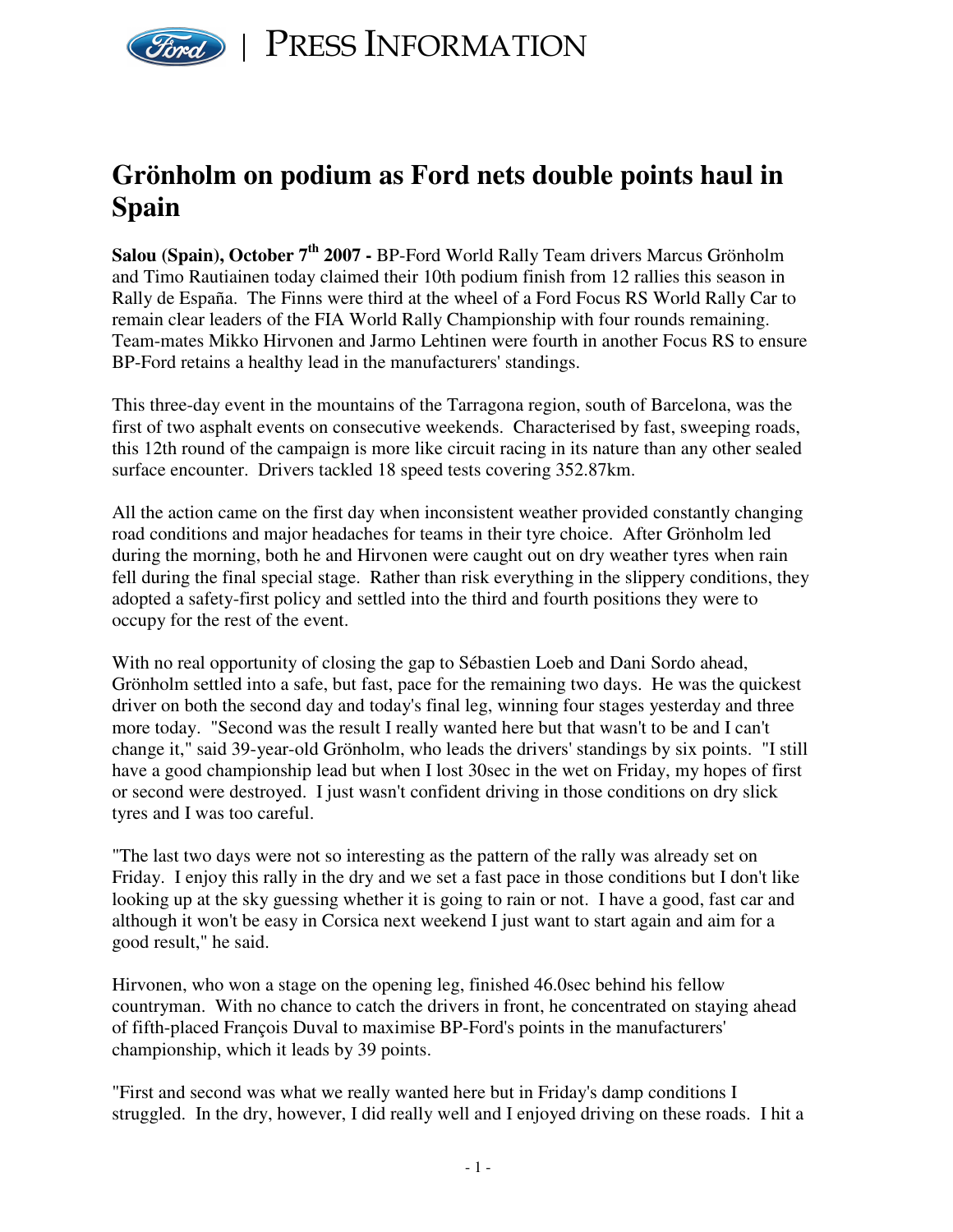

PRESS INFORMATION

fence on the penultimate stage but it wasn't a big problem. I tried to take the perfect line but the fence was in my way. I'm not sure if it's there any more – although it was quite a strong fence!" said 27-year-old Hirvonen.

Abu Dhabi's Khalid Al Qassimi and Nicky Beech were 14th in another official Focus RS. "I've reached a different level of enjoyment with every stage thanks to my confidence improving all the time," said Al Qassimi. "On each day I have lost some of the uncertainty and have been able to push harder. This morning I found a good rhythm but was caught out by some gravel on the exit of a corner and the car slid into a ditch. Spectators pushed me back onto the road and I lost about 40sec."

BP-Ford team director Malcolm Wilson admitted to slight disappointment. "We came here hoping for more than third and fourth but this is still a solid result for our championship challenges. We felt the fast roads here would suit our Finns and once the conditions dried, we showed a good pace and matched Citroen's drivers. We never under-estimated how difficult these asphalt rallies would be and we must keep the pressure on in Corsica next weekend. Hopefully the sun will shine there!" he said.

Ford TeamRS director Jost Capito said: "A podium for Marcus and a strong fourth for Mikko keeps us firmly on track for the manufacturers' championship. But we must remain fully concentrated because we have now reached the point in the season where any slip-up could prove costly."

| <b>Final positions</b>                   |                   |                                  |                     |
|------------------------------------------|-------------------|----------------------------------|---------------------|
| 1. S Loeb/D Elena                        | F                 | Citroen C <sub>4</sub>           | $3hr$ 22min 50.5sec |
| 2. D Sordo/M Marti                       | E                 | Citroen C <sub>4</sub>           | 3hr 23min 04.3sec   |
| <b>FIN</b><br>3. M Grönholm/T Rautiainen |                   | <b>Ford Focus RS</b>             | 3hr 23min 30.3sec   |
| 4. M Hirvonen/J Lehtinen                 | <b>FIN</b>        | <b>Ford Focus RS</b>             | 3hr 24min16.3sec    |
| 5. F Duval/P Pivato                      | B                 | Citroen Xsara                    | 3hr 25min 19.2sec   |
| 6. P Solberg/P Mills                     | N                 | Subaru Impreza                   | 3hr 25min 44.6sec   |
| 7. J-M Latvala/M Anttila                 | <b>FIN</b>        | <b>Ford Focus RS</b>             | 3hr 26min28.7sec    |
| 8. C Atkinson/S Prévot                   | <b>AUS</b>        | Subaru Impreza                   | 3hr 27min 12.9sec   |
| 9. X Pons/X Amigo                        | E                 | Subaru Impreza                   | 3hr 27min 54.6sec   |
| 10 H Solberg/C Menkerud                  | N                 | <b>Ford Focus RS</b>             | 3hr 33min22.7sec    |
| Drivers                                  |                   | Manufacturers                    |                     |
| 1. M Grönholm                            | 96pts             | 1. BP-Ford                       | 170pts              |
| 2. S Loeb                                | 90 <sub>pts</sub> | 2. Citroen Total                 | 131pts              |
| 3. M Hirvonen                            | 74 <sub>pts</sub> | 3. Subaru                        | 64pts               |
| 4. D Sordo                               | 39pts             | 4. Stobart VK M-Sport Ford 57pts |                     |
| 5. P Solberg                             | 34pts             | 5. OMV Kronos Citroen            | 39pts               |
| 6. H Solberg                             | 28pts             | <b>6. Munchi's Ford</b>          | 6pts                |